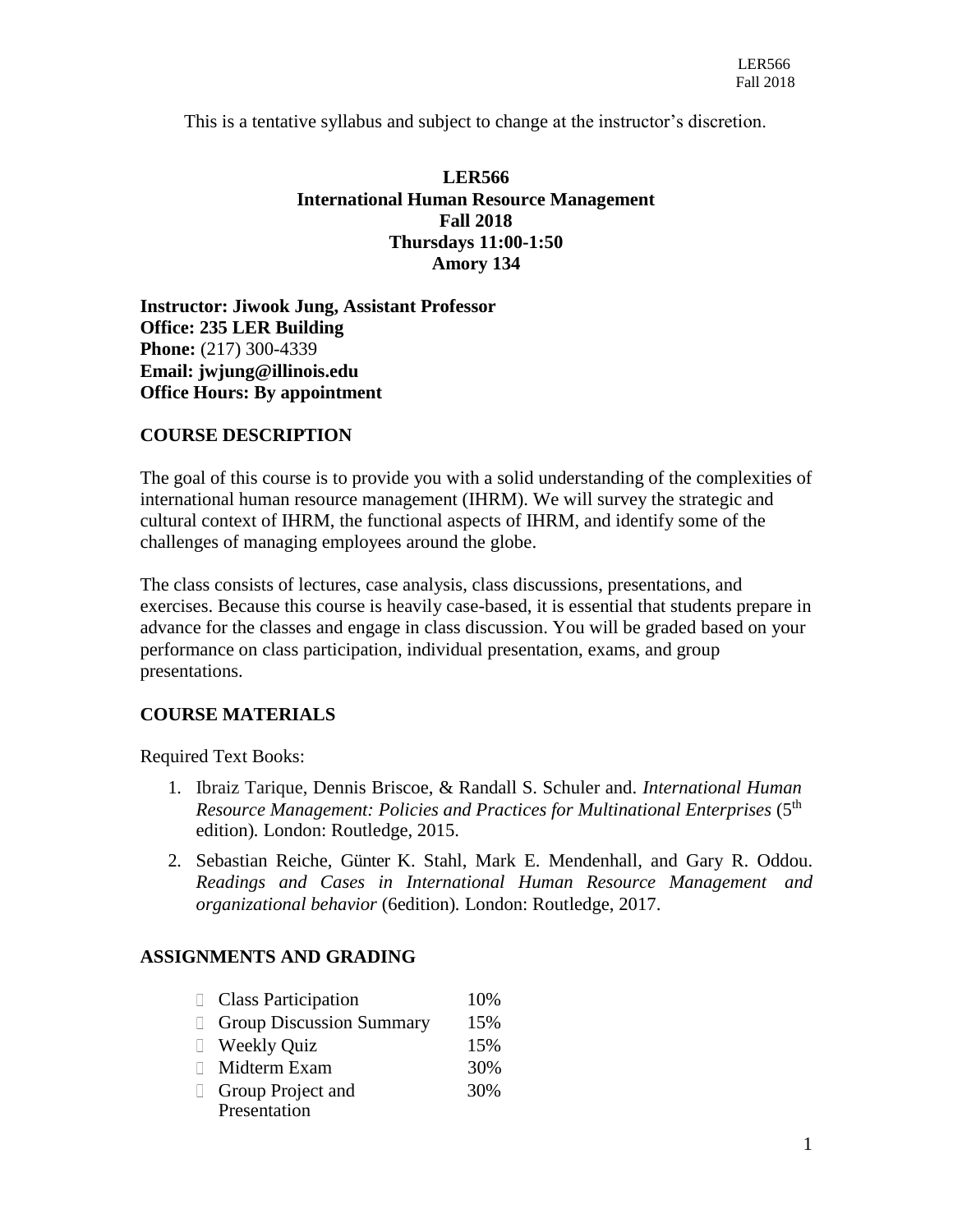*Class Participation***.** This course requires active participation in classes. The class participation will include your attendance and your contributions to the intellectual life of the classroom, demonstrated by your understanding of the assigned readings, your active involvement in class activities, and the meaningful questions or comments you raise during lectures and discussions.

Each student is allowed to miss no more than **TWO** classes in the semester and quizzes will not be counted into the grades for these two classes. However, students who miss two classes will not be eligible to drop the two lowest quiz scores. Every additional absence leads to **3** points cut in the final grade. In order to receive credits for this course, students are not allowed to miss more than four classes under any circumstances.

If a student has never missed a class (including the final presentations) throughout the semester they will be eligible to drop the two lowest quiz scores. If a student misses only one class, they will only be eligible to drop the lowest quiz score.

Students are expected to be punctual and engage in respectful interactions with each other. Any behaviors that would distract others in the classroom such as talking on the phone, texting, using the internet for things irrelevant to the course, and emailing are prohibited. Students' grades on class participation may be negatively affected if they engage in these distractive behaviors.

*Group Discussion and Summary.* Every week, there will be group discussion about a selected business case and related discussion questions. To facilitate constructive and meaningful discussion, each group will be asked to provide a short summary of discussion. After group discussion is done, each group will be given 20 minutes to summarize their discussion and highlight main conclusions. Submission of the summary will be done via **Compass**. Grading of discussion summary will be done on a **pass-or-fail basis**.

After the first class of the semester, the instructor will assign each student to a discussion group. Each group will consist of 3 or 4 students. Students will remain with the same group members throughout the semester and also for the final group project. Group assignment will be done in a way to maximize diversity of group members.

*Weekly Quiz.* In every teaching session you will need to complete a short quiz (5-10) minutes) on your readings. The quiz includes five questions in the format of the true/false, multiple-choice or filling in the blanks. Each quiz will deal with the chapter(s), articles and cases that I have assigned for that class session. I may administer a quiz at the beginning, middle or end of class. There are **NO** make-up quizzes.

*Midterm Exam (subject to change).* This will cover the readings, cases, and information contained in lectures prior to the exam. The test will be a take-home exam, and it is open book and open notes. You may not consult your colleagues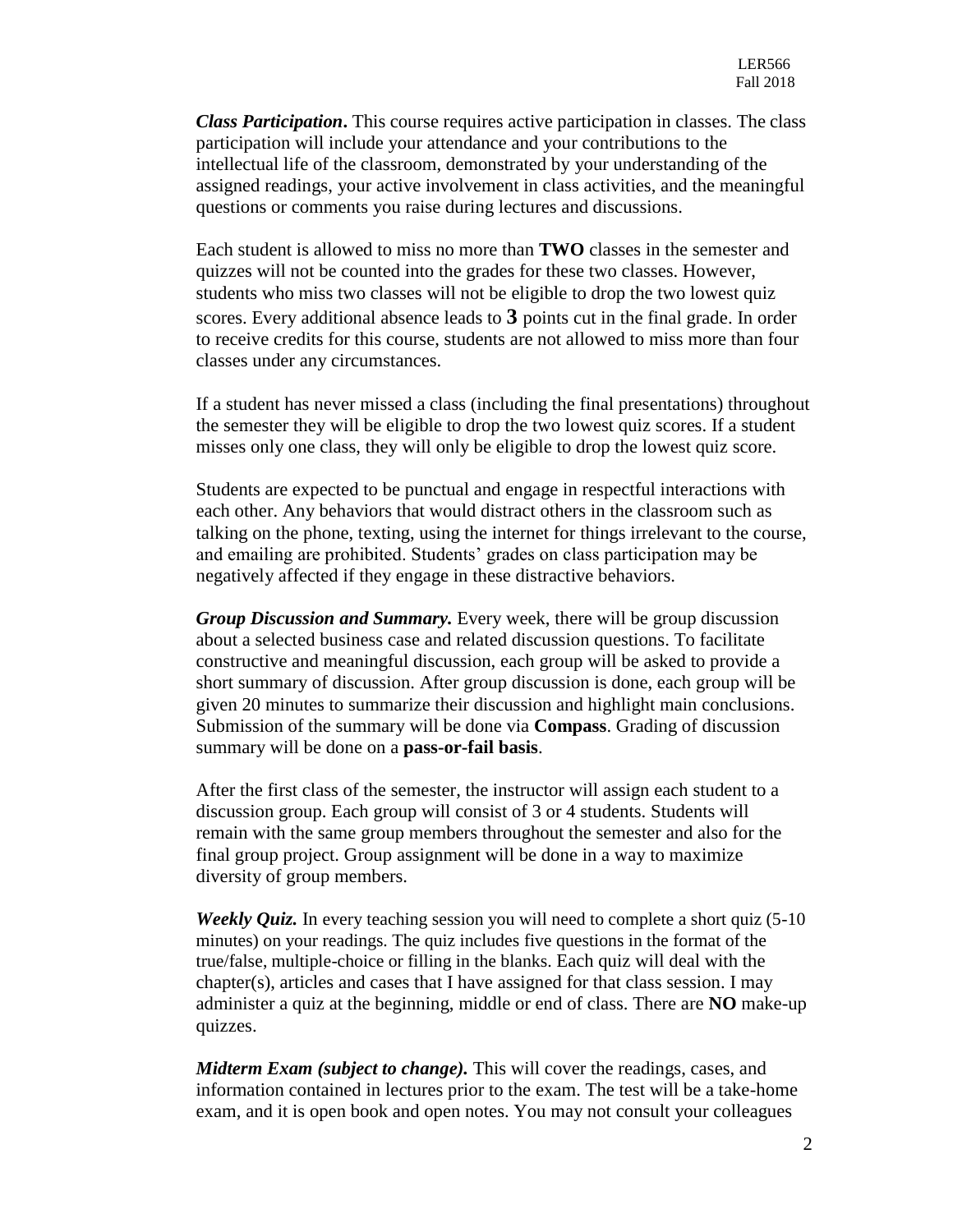for answers. The exam will include a few essay questions and one case analysis.

### **Due Date: Friday, March 16, 2018 at 12:00 AM.**

# **Not submitting your mid-term exam on time will result in a 20% deduction from the mid-term grade for each day late.**

**Submission via Compass is required.** Students should submit their answers via Compass. If technical problems occur students should send their answers as an attachment in Word format to my email listed at the beginning of the syllabus by the due date.

*Final Group Project and Presentation***.** Toward the end of the semester, each group is requited to write and present a strategic HRM report for their chosen country. To write the report, imagine that you are senior HR executives of a consumer-product company from your home country that considers doing businesses abroad. First, you will need to pick a target country to enter. Then, as senior HR executives, you are required to conduct research about the country and make recommendations to the CEO about how the company shall proceed.

In the report, explain important issues of the country such as the following:

- Population size and composition
- Economic development
- Political situations
- Language issues
- Religion
- Ethnic groups
- Key characteristics of the country's culture
- Size of labor force
- Labor market participation rates (e.g., men versus women)
- Human capital development
- Labor standards and regulations—local, regional, and institutional
- Workplace cultures
- Globalization

The above list is far from complete, and you are encouraged to consider other important issues not included in the list. Based on your group's research on the above and other issues, develop an IHRM plan for the company's venture into the country. Consider the following issues:

- Mode of international investment (green-field or brown-field investment, mergers and acquisitions, joint ventures, or international alliances)
- Mode of control (e.g., centralized versus local autonomy)
- Strategies for legal compliance
- Staffing (e.g., sending home-country employees or hiring talents in the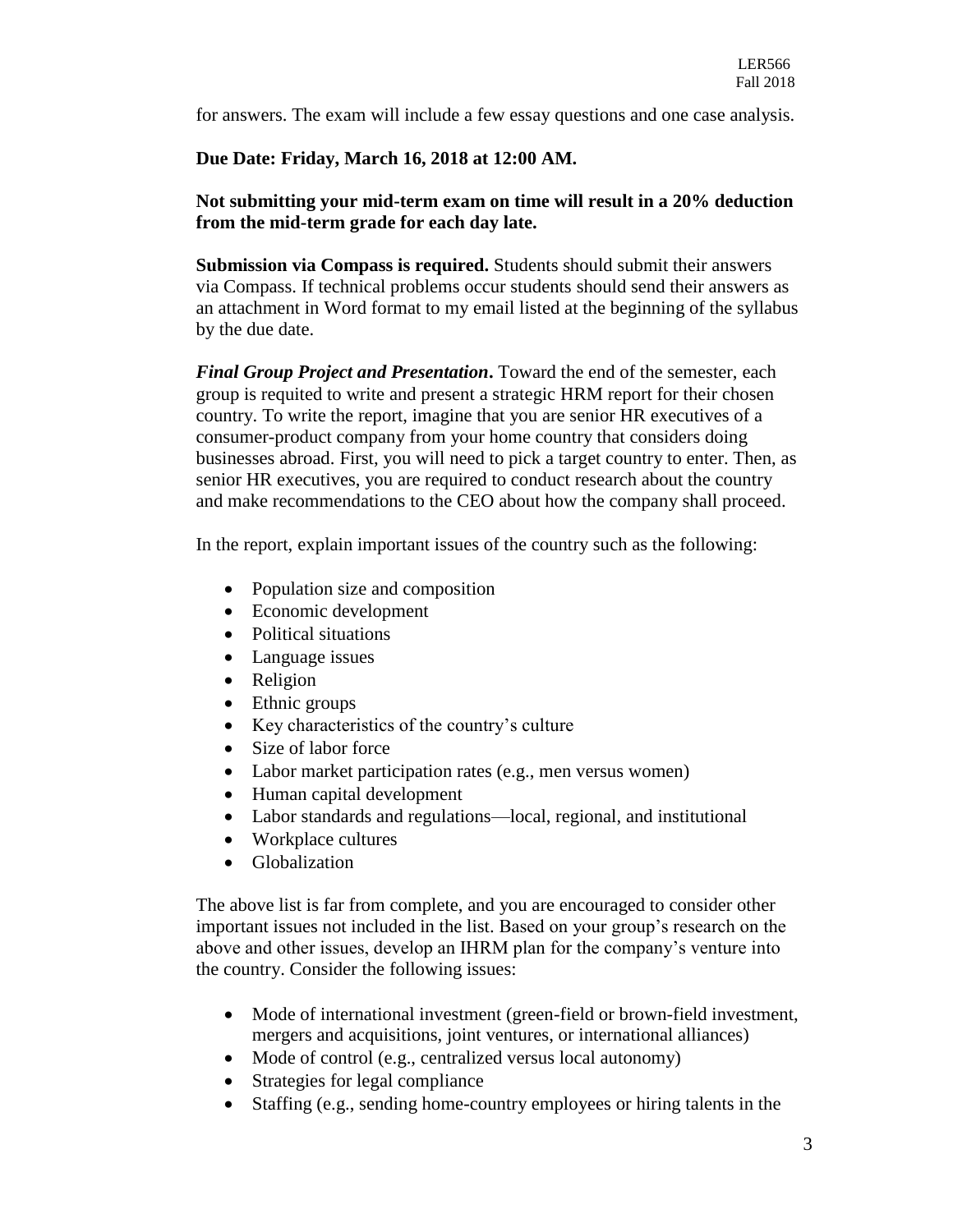host country)

- Recruitment and retention
- Performance evaluation
- Diversity management strategies

The report should review relevant literatures, conduct in-depth analyses, report findings and recommendations. Students are encouraged to go beyond what they have already learned in class. That is, they should not just repeat course materials. Instead, students are expected to conduct original research and present new and fresh information.

Refer to the template provided below for the format of the report. Students can modify the template if necessary. Maximum 12 pages, double spaced, in Times New Romans 12-point font, with margins of 1 inch.

Preliminary outline of the group project is due on **November 8, 2018, Thursday at 11 am**.

The final project report is due on **December 10, 2018, Monday at 5 pm**

**Submission via Compass is required for paper submission.** If technical problems occur students should send their answers as an attachment in word/or PDF format to my email listed at the beginning of the syllabus by the due date. Not submitting your paper on time will result in a 20% deduction from the paper grade for each day late.

**Presentation.** Each group will make a 20-minute presentation to the class about their target country. When presenting, it is recommended that each of the group members present some parts of the work.

Students should make sure to properly reference all materials used to construct your points. Within groups, peers will evaluate group-member contributions. Within the class, those listening to presentations (meaning the instructor and all of the students) will evaluate the quality of the presentation. It is presentation only; no written paper is required for group presentation.

The group leader should send the final version of the group's **PPT** to the instructor no later than **12 pm, December 5, 2018**.

### **Template for the Interview Paper**

I. Introduction

Explain why it is important for your company to do business in your target country

Briefly discuss expected challenges

II. Analysis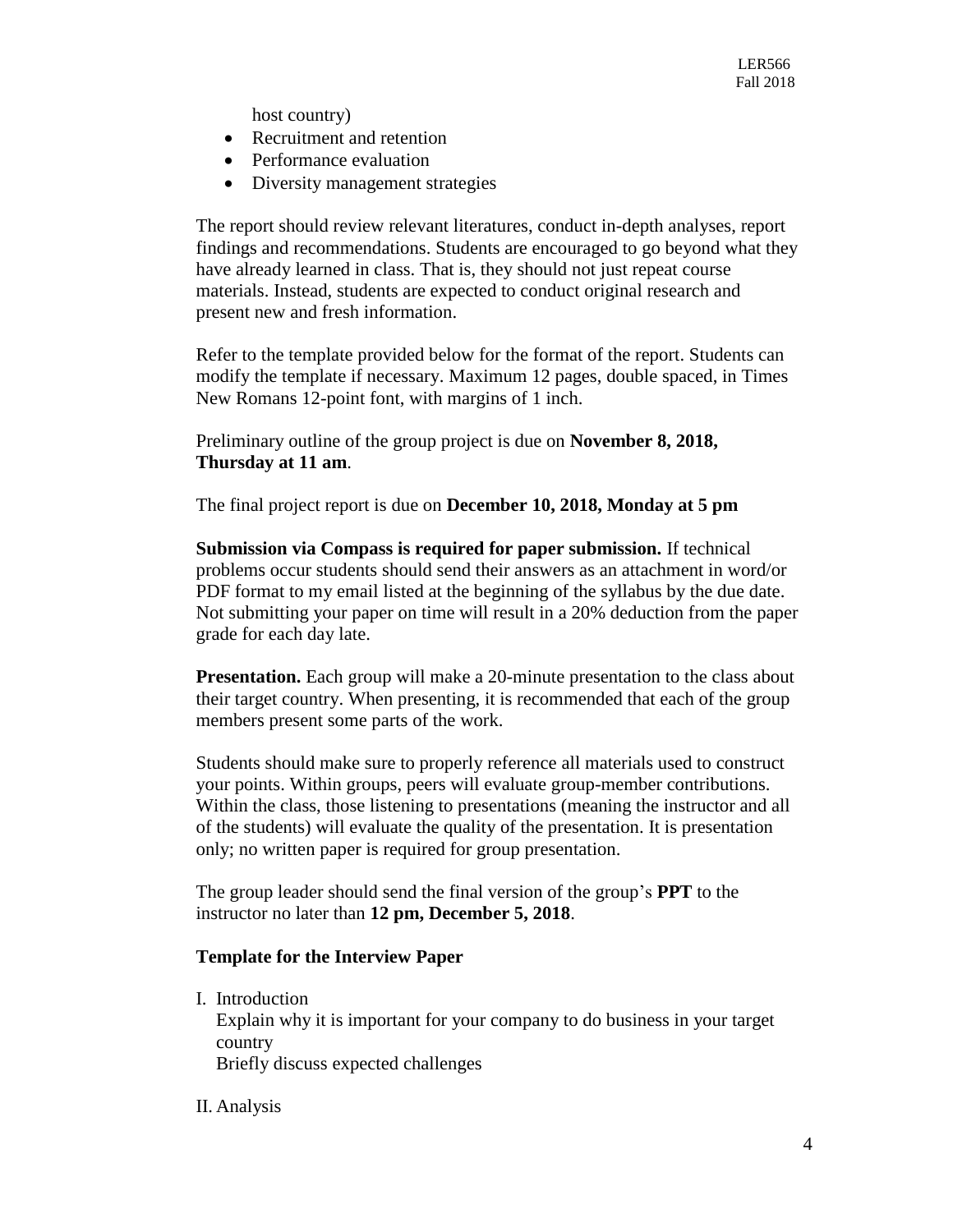Report the findings of your analysis regarding issues listed above.

# III. Recommendation

Provide your solutions for the challenges analyzed in Section II IHRM planning for staffing, talent management, and performance evaluation

IV. Conclusion

Your input into the international strategic planning of the company: provide your recommendations about what mode of international investment the company should adopt for your target country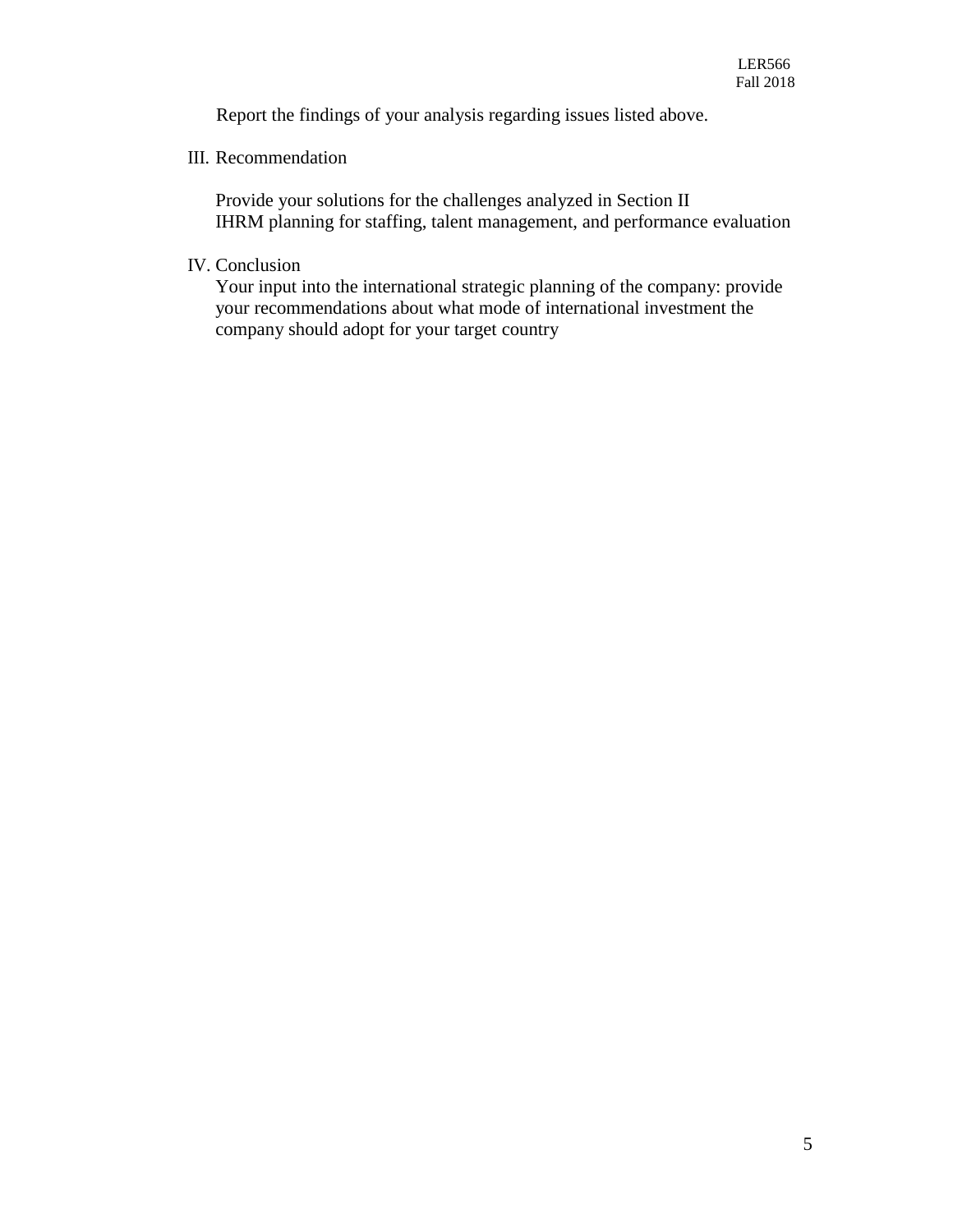# **Grading Scheme**

### **Calculation of Course Grades**

The final letter grade will be based on the following scale:

| LETTER GRADE | <b>TOTAL SCORE</b> |
|--------------|--------------------|
| A            | 93-100             |
| $A-$         | 84-92              |
| $B+$         | 76-83              |
| B            | 68-75              |
| $B -$        | 59-67              |
| $C+$         | 51-58              |
| $\mathsf{C}$ | $43 - 50$          |
| $C-$         | 34-42              |
| $D+$         | 26-33              |
| D            | 18-25              |

### **Class participation:**

0: absence

5: Present, but no or irrelevant comments/questions; passive

spectators.

8: Participation in group discussion

10: In addition to group discussion participation, a student has individual comments/questions that enhance the learning of fellow students by integrating conceptual frameworks, assigned readings, or personal experiences.

### **Group Presentation Feedback**

|             | Poor Quality |  | Excellent |
|-------------|--------------|--|-----------|
|             |              |  |           |
| Content     |              |  |           |
| Delivery    |              |  |           |
| Speech Body |              |  |           |
| Visual      |              |  |           |
| Panel       |              |  |           |
| questions   |              |  |           |

Content (70%): whether demonstrate an in-depth knowledge of the topic Delivery (10%): confidence, body language, eye contact, voice quality etc. Speech body (10%): whether it is organized, and engaging Visual (5%): whether it is effective; easy to see, no errors, adds meaning to the presentation.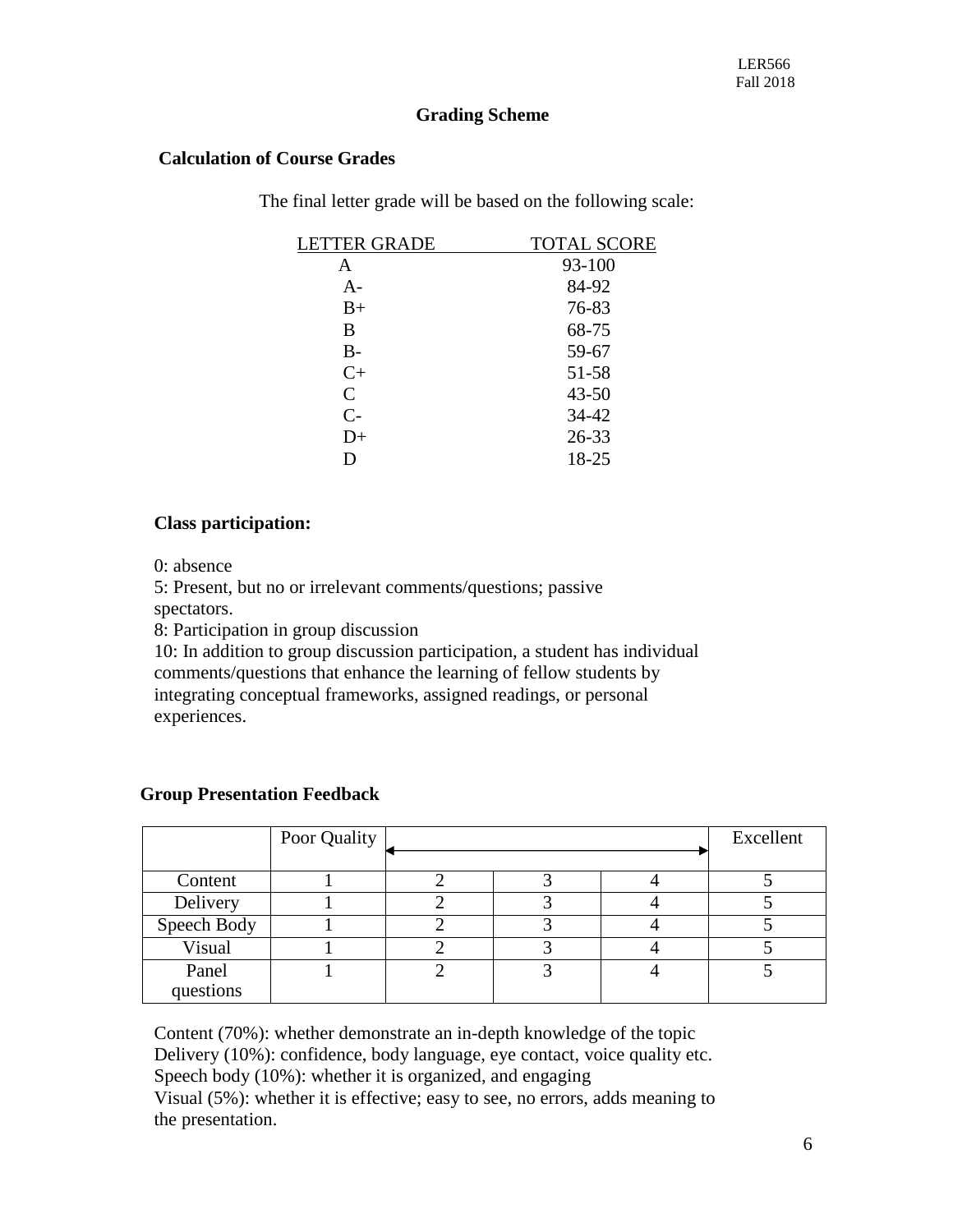Panel question/interaction with the audience (5%) whether show clear understanding of the questions and answer them with ease and expertise; whether actively engage with the audience.

# **Peer Evaluation for Group Project**

Please evaluate the contributions of all members of your team, including yourself. For each person, check **one** of the five options. This information is confidential. Return to the sheet to me after the group presentation on **December 6, 2018.**

Team member #1 (SELF)

- $\Box$  A major force; beyond what is expected
- $\Box$  Normal, solid contributor; did a major part of project; contributions were of high quality
- $\Box$  O.K., but slightly below expectations; did what was asked; contributions were acceptable
- □ Marginal; did some work, but could not depend on this person.
- □ Checked out; was a team member in name only

Team member #2

- $\Box$  A major force; beyond what is expected
- $\Box$  Normal, solid contributor; did a major part of project; contributions were of high quality
- $\Box$  O.K., but slightly below expectations; did what was asked; contributions were acceptable
- □ Marginal; did some work, but could not depend on this person.
- $\Box$  Checked out; was a team member in name only

Team member #3

- $\Box$  A major force; beyond what is expected
- $\Box$  Normal, solid contributor; did a major part of project; contributions were of high quality
- $\Box$  O.K., but slightly below expectations; did what was asked; contributions were acceptable

 $\Box$  Marginal; did some work, but could not depend on this person.

□ Checked out; was a team member in name only

Team member #4

 $\Box$  A major force; beyond what is expected

- $\Box$  Normal, solid contributor; did a major part of project; contributions were of high quality
- $\Box$  O.K., but slightly below expectations; did what was asked; contributions were acceptable
- $\Box$  Marginal; did some work, but could not depend on this person.

 $\Box$  Checked out; was a team member in name only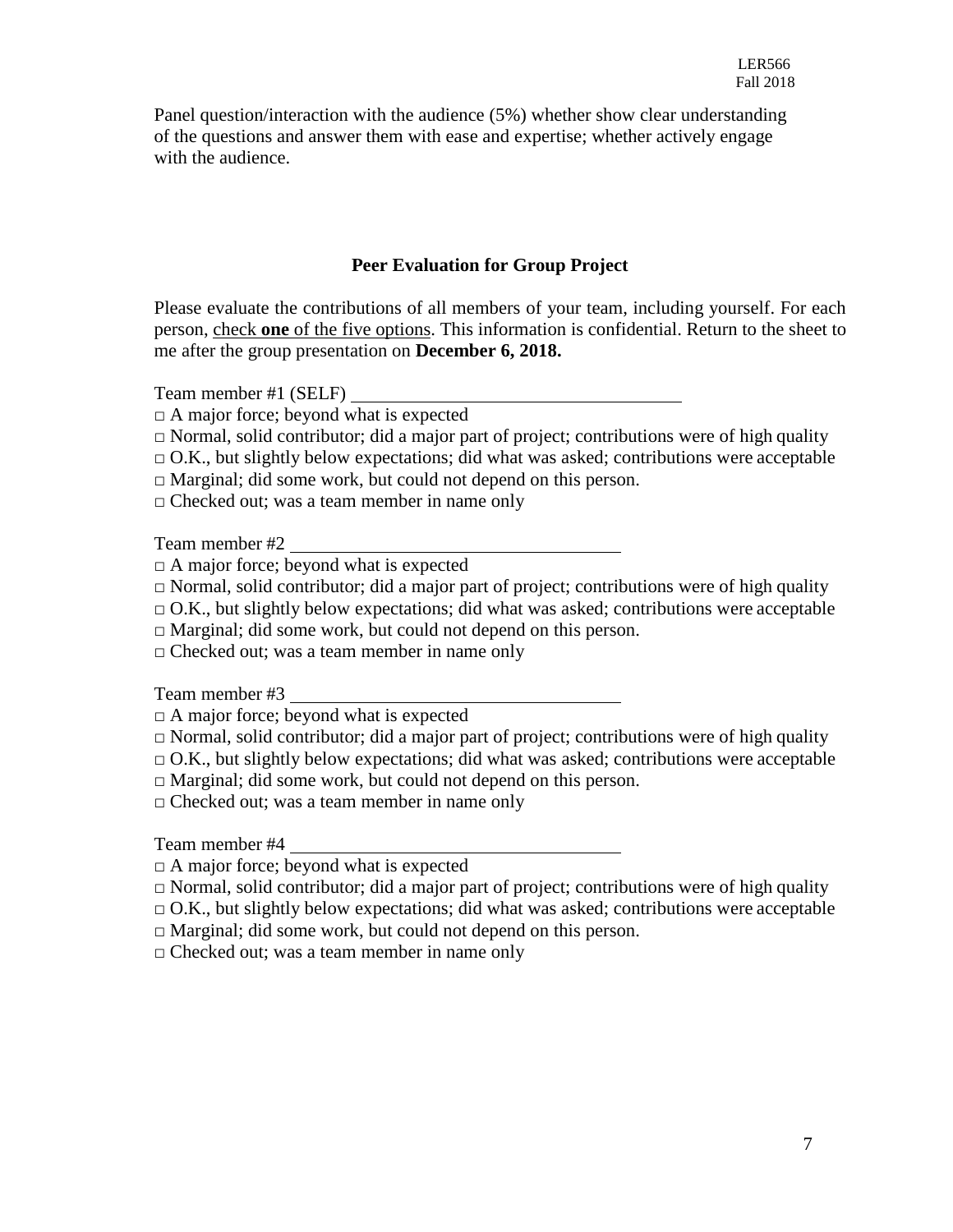#### **Class Schedule Spring 2018 (Tentative, Subject to Change)**

| <b>Week</b>  | Date '2018   | <b>Topic</b>                                                 | <b>Chapter/Case/Readings</b>                                                                                                                                                                                                                                                                  |
|--------------|--------------|--------------------------------------------------------------|-----------------------------------------------------------------------------------------------------------------------------------------------------------------------------------------------------------------------------------------------------------------------------------------------|
| 1            | August 30    | Course Introduction and Orientation                          |                                                                                                                                                                                                                                                                                               |
| $\mathbf{2}$ | September 6  | The Internationalization of HRM                              | 1. Tarique et al., Chapter 1<br>2. Evans, P., & Pucik, V., & Bjorkman, I, Putting the<br>challenges of international human resource management into<br>perspective. In Reiche et al. pp. 3-23.<br>3. Guest Speaker: Rebekah Ferguson (General Mills)                                          |
| 3            | September 13 | <b>Strategic International HRM</b>                           | 1. Tarique et al., Chapters 2 and 3<br>2. Case: Peter Hanson: Building a word-class product center for HI<br>Tech Systems in China. In Reiche et al., pp. 61-69.                                                                                                                              |
| 4            | September 20 | People Issues in Alliances and<br>Mergers                    | 1. Tarique et al., Chapter 4 (including case 4.1)<br>2. Case: Lenova-IBM: Bridging cultures, languages, and time<br>zones. In Reiche et al., pp. 373-387.                                                                                                                                     |
| 5            | September 27 | Cultural Issues and IHRM                                     | 1. Tarique et al., Chapter 5<br>2. In the eyes of the beholders: Cross-cultural lesson in leadership<br>from project Globe. In Reiche et al., pp. 119-154.<br>3. Movie case: outsourced (2006 film) directed by John Jeffcoat.<br>Available at Amazon instant video. Need to pay to watch it. |
| 6            | October 4    | International Employment Law, Labor<br>Standards, and Ethics | 1. Tarique et al., Chapter 6<br>2. Case: Levis Strauss & Co.: Addressing child labor in<br>Bangladesh. In Reiche et al., pp. 446-457.<br>3. Donaldson, T. Values in Tension. In Reiche et al., pp. 403-415.                                                                                   |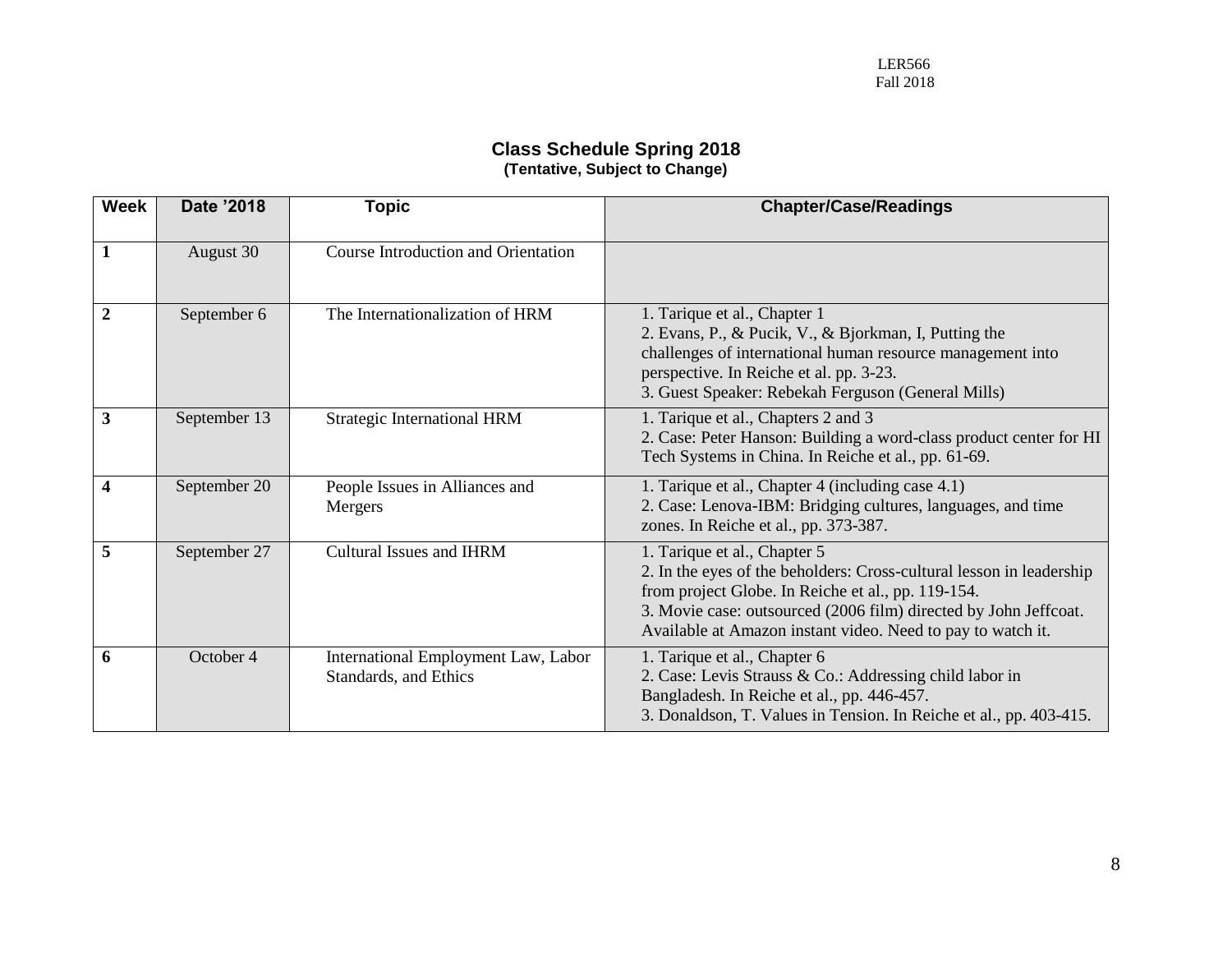LER566 Spring 2018

| 7  | October 11  | International Workforce Planning and<br>Staffing                          | Tarique et al., Chapter 8<br>Case. "Microsoft in Korea by Jordan." I. Siegel and Lynn<br>2.<br>Pyun. HBS Case 9-713-522.                                                                                                                                                                                                                 |
|----|-------------|---------------------------------------------------------------------------|------------------------------------------------------------------------------------------------------------------------------------------------------------------------------------------------------------------------------------------------------------------------------------------------------------------------------------------|
| 8  | October 18  | International Recruitment, Selection,<br>and Repatriation                 | Tarique et al., Chapter 9 (including case 9.1)<br>Case 9.1 A world marketplace for jobs in project-based<br>2.<br>work environment. In Tarique et al., pp.278-279.<br>Case: Selecting a country manager for Delta Beverages India.<br>$\mathfrak{Z}$ .<br>In Reiche et al., pp. 243-247                                                  |
| 9  | October 25  | <b>Take-home Midterm Exam Week</b><br>Due on October 25, Thursday at 5 pm | No Class<br>Mid-term exam questions will be posted to the course website<br>October 22, Monday at 9 am.                                                                                                                                                                                                                                  |
| 10 | November 1  | International Training and<br><b>Management Development</b>               | 1. Tarique et al., Chapters 10 (including case 10.1)<br>2. Case 10.1: Management Training in Africa (Malawi). In<br>Tarique et al., page 321-322<br>3. Case: Fred Bailey: An innocent Abroad. In Reiche et al., pp.<br>269-275.                                                                                                          |
| 11 | November 8  | <b>International Compensation</b><br>Outline of group project due         | 1. Tarique et al., Chapter 11<br>Case: 11.1 Compensation problems with a global<br>2.<br>Workforce. In Tarique et al., pp. 373-374<br>Case: Expatriate compensation at Robert Bosch GmbH:<br>3.<br>Coping with modern mobility challenges                                                                                                |
| 12 | November 15 | <b>International Employee Performance</b><br>Management                   | 1. Tarique et al., Chapter 12 (including case 12.1)<br>2. Case: Andreas Weber's reward for success in an international<br>assignment: A return to an uncertain future. In Reiche et al., pp.<br>283-286.<br>Oddou, G., & Mendenhall, M., Expatriate performance<br>appraisal: Problems and solutions. In Reiche et al., pp. 249-<br>254. |